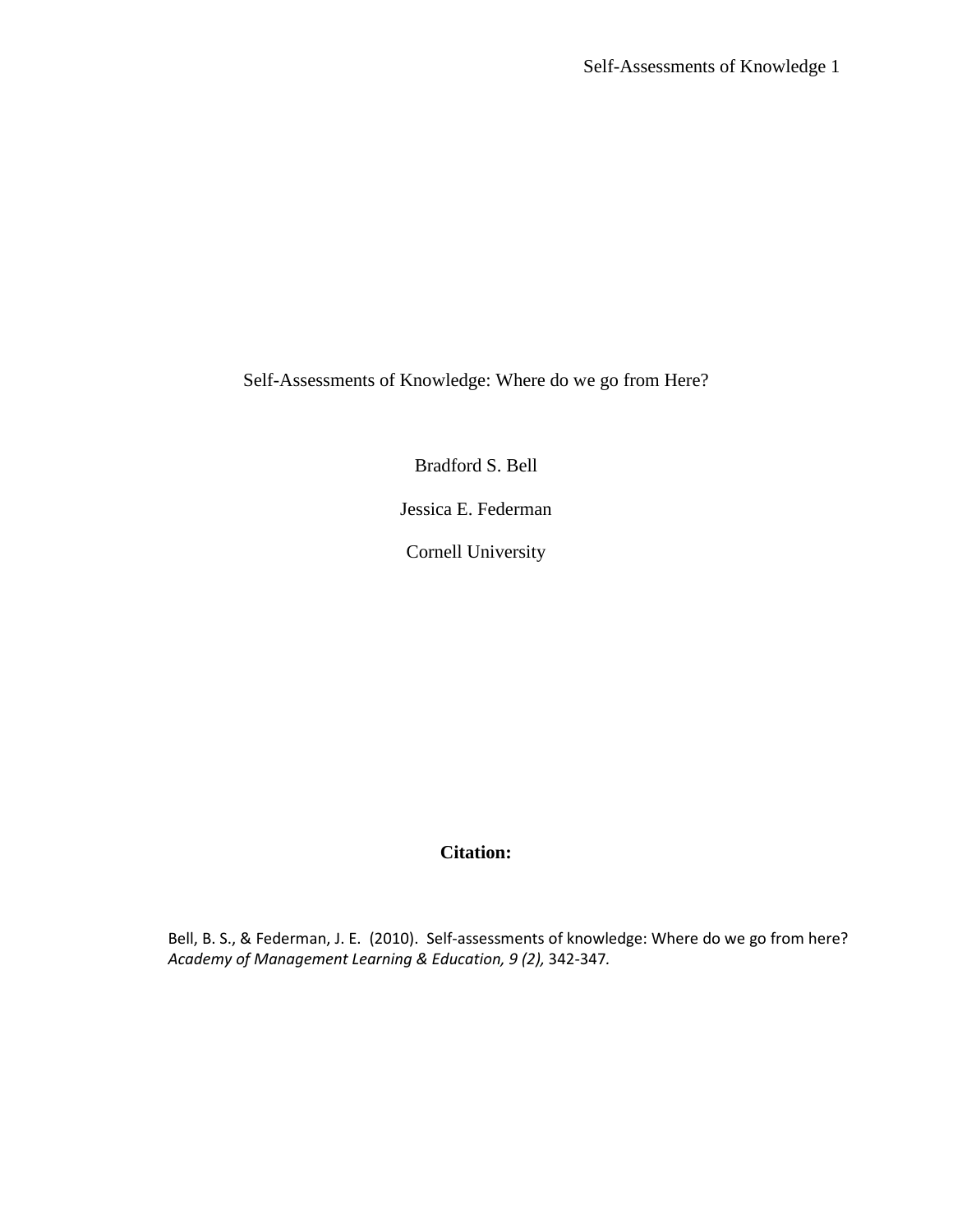Self-Assessments of Knowledge: Where do we go from Here?

Sitzmann, Ely, Brown, and Bauer (this issue) provide a much needed review and integration of the literature on self-assessments of knowledge. They use meta-analytic methods to sort through a body of work characterized by mixed findings and competing conclusions. Their findings provide convincing evidence that trainees generally have difficulty self-assessing their learning. Based on these findings, Sitzmann et al. recommend a more limited role for selfassessments in evaluation research and practice, but stop short of suggesting that selfassessments should be abandoned as a tool to measure learning.

In this paper, we argue that there remain several unanswered questions surrounding selfassessments of knowledge that must be addressed before we can reach a more definitive conclusion on the viability of these measures. The answers to these questions may provide further evidence that self-assessments should not be used as an indicator of learning or they may serve to qualify the conditions under which self-assessments can be used with reasonable confidence. In either case, addressing these issues is critical if work in this area is to influence how researchers and practitioners evaluate trainees' learning.

# *Different Perspectives on Self-Assessments*

In a recent article published in  $T+D$ , one of the leading publications for training practitioners, Lopker and Askeland (2009) discuss how organizations can effectively use Level 1 evaluation (i.e., measures of participants' reactions) to assess their training. However, they also note that Level 1 evaluation should not be used alone and recommend incorporating components of Level 2 evaluation (i.e., measures of learning) to strengthen the assessment. They highlight several different methods that can be used to assess learning, but argue that "One of the easiest is to have learners self-report their level of knowledge at the beginning of the training and then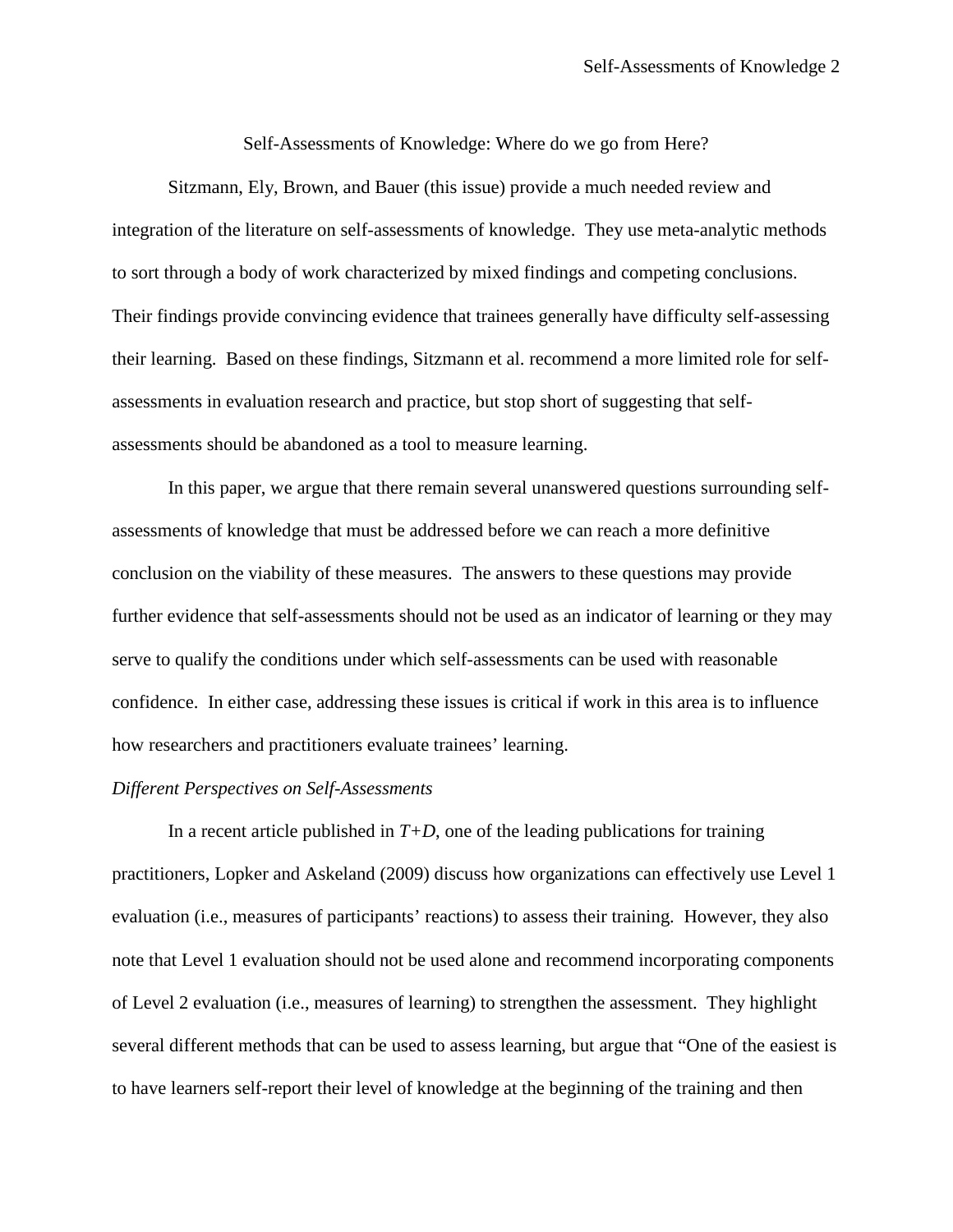again at the end of training" (p. 75). Another option they recommend is "At the end of the training, ask learners to quantify their learning improvement …" (p. 75).

The findings and recommendations presented by Sitzmann et al. (this issue) stand in stark contrast to those offered by Lopker and Askeland (2009). Sitzmann and colleagues' metaanalysis revealed only a moderate correlation between learners' self-assessments of their knowledge level and measures of cognitive learning ( $\rho = .44$ ) and no correlation ( $\rho = .00$ ) between learners' self-assessments of their knowledge gain (i.e., improvement) and cognitive learning. Raising further concerns about the construct validity of these self-report measures, they also found that self-assessments of knowledge correlated more strongly with affective than cognitive training outcomes and that a majority of studies reached the conclusion that the selfassessments were inaccurate. Based on these findings, Sitzmann et al. recommend that researchers and practitioners "… be more prudent in their use of self-assessments of knowledge as a cognitive learning measure" (p. 30) and rely on objective tests, rather than self-report measures, to assess learners' knowledge level and gain.

At first glance it is surprising that two articles could offer such different recommendations on the use of self-assessments of knowledge. One may be tempted to conclude that this is yet another example of the science-practice gap that exists in the HR field in general (Rynes, Colbert, & Brown, 2002) and the field of training evaluation more specifically (Kraiger, 2002). However, a closer examination of the literature on self-assessments reveals that this body of work is characterized by mixed findings and conflicting conclusions, suggesting that the problem is not a science-practice gap but rather a gap in the science itself. For instance, Sitzmann et al. examined the conclusions that studies reached regarding the accuracy of selfassessment of knowledge and found that 56% of studies concluded that self-assessments are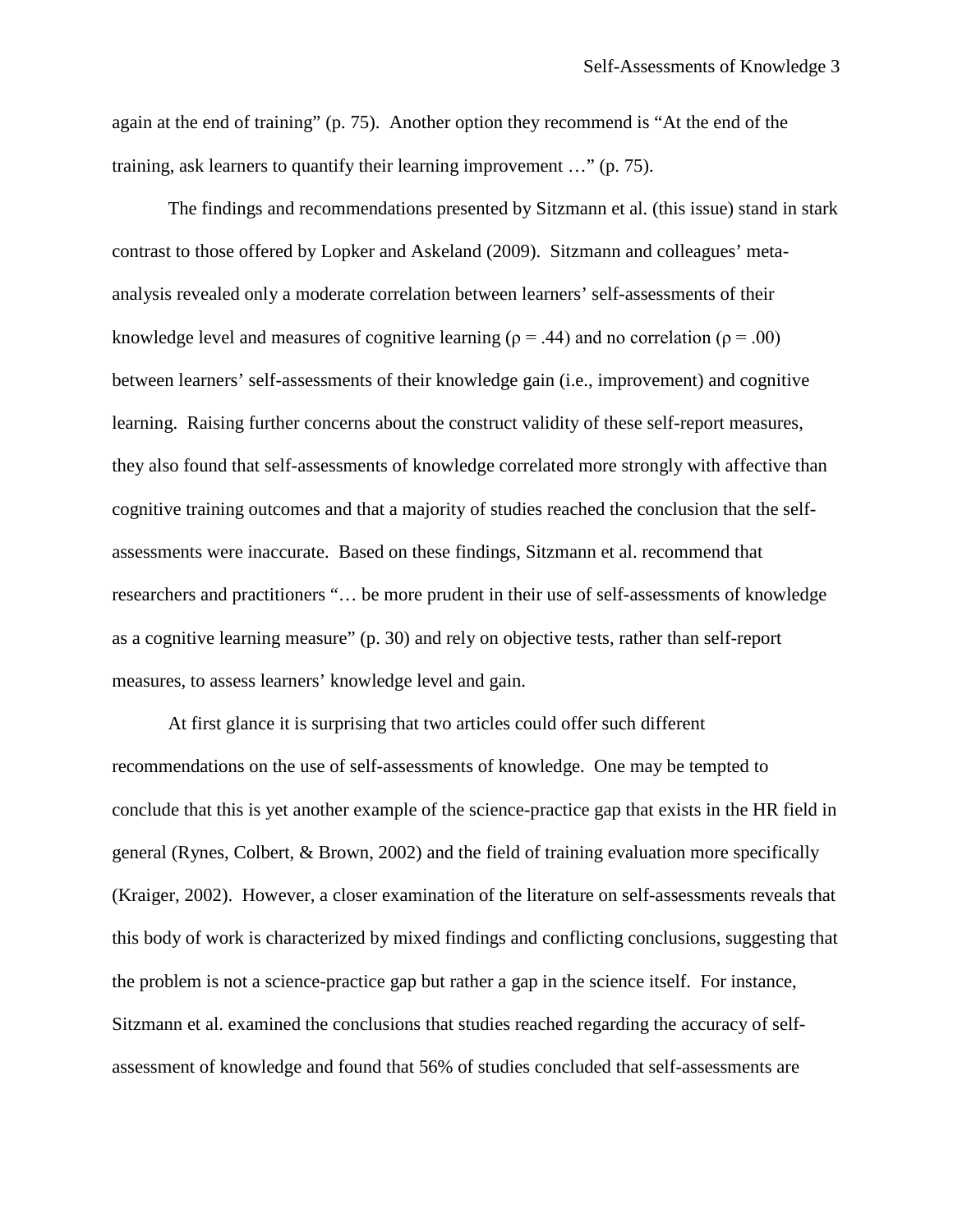inaccurate. However, they also found that 26% of studies concluded self-assessments were accurate and 18% reported mixed results. Given that the literature has failed to reach consensus regarding the accuracy of self-assessments, it is not surprising that Sitzmann et al. also find that many researchers continue to interpret self-assessments of knowledge as a valid indicator of learning. Nor is it surprising that these mixed results appear to have had little effect on practitioners' use of self-assessments as a tool to measure learning.

The study by Sitzmann et al. provides some resolution to these discrepant research findings and helps to clarify the practical implications of using self-assessments to measure knowledge. In contrast to the mixed conclusions reached by the individual studies, their metaanalytic findings paint a consistent picture and suggest that self-assessments of knowledge are generally not a valid measure of cognitive learning and should not be used to assess learners' knowledge level or improvement. Yet, their review also exposes several gaps in our understanding of self-assessments of knowledge. In particular, questions persist concerning the validity of different types of self-assessments of knowledge, the contextual conditions that influence the validity of these self-assessments, and the extent to which this research generalizes to applied settings. We believe these unresolved issues underlie not only the conflicting findings reported by studies in this area but also the failure of this research to drive change in how practitioners assess learners' knowledge. In the following section, we discuss each of these issues and their implications for future research in this area.

## *Teasing Apart Different Types of Self-Assessments of Knowledge*

Sitzmann et al. define self-assessments of knowledge as "… the evaluations learners make about their current knowledge levels or increases in their knowledge levels in a particular domain." This definition is consistent with how self-assessments are typically used to measure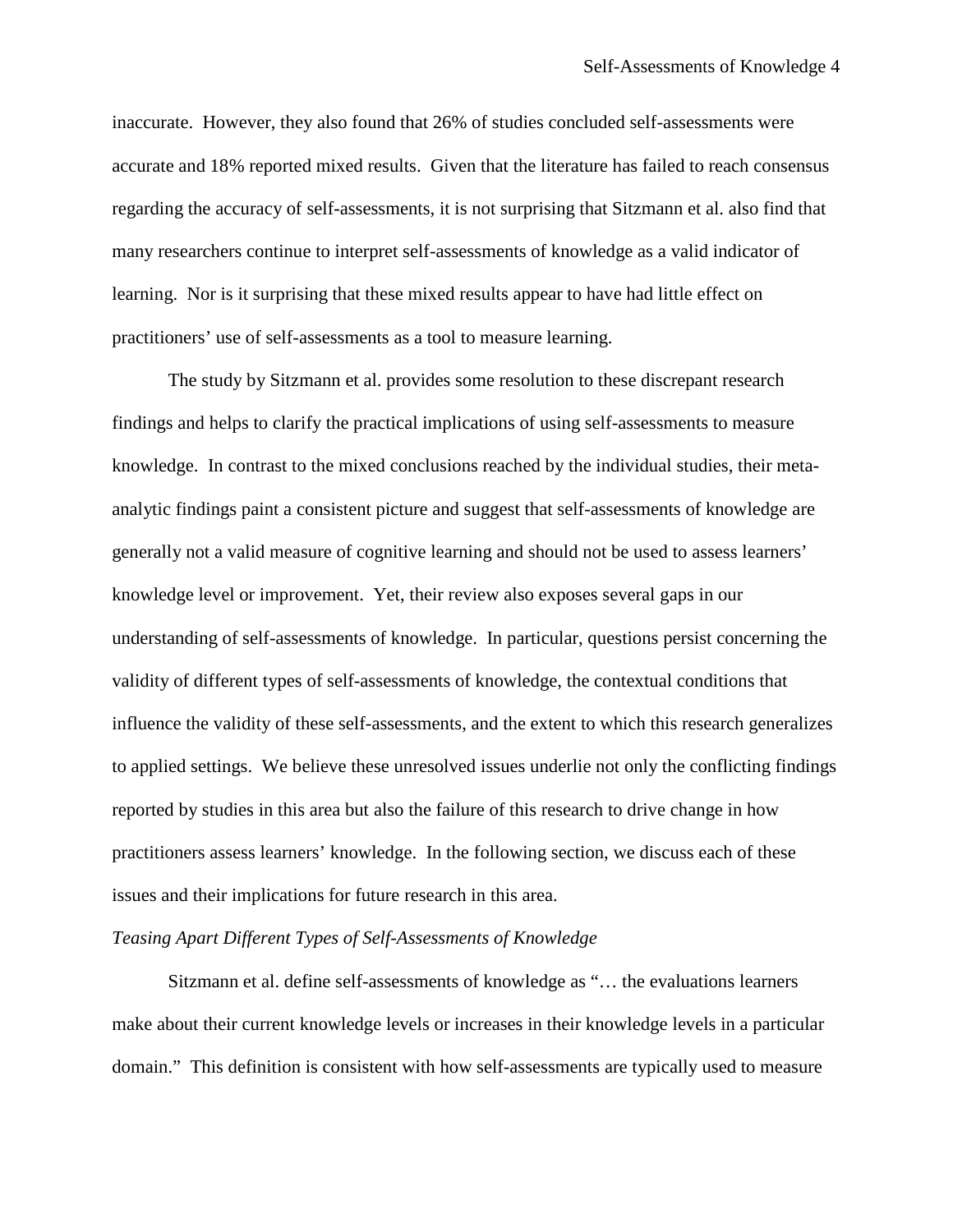learning in organizational settings. Learners either self-report their knowledge pre- and posttraining or are asked to assess their knowledge gain at the end of training. However, as Sitzmann et al. point out, past research in this area has examined a diversity of self-assessments. Based on a review of the articles included in the meta-analysis, we have identified at least three important differences in these self-assessments, which center on issues of construct dimensionality, context scope, and temporal focus. For example, the specific constructs that learners are asked to evaluate varies across the studies. In some studies, learners assess their perceived learning or comprehension (e.g., Le Rouzie, Ouchi, and Zhou, 1999; Maki & Maki, 2002), whereas in others they evaluate their performance (e.g., Chur-Hansen, 2000; Quiñones, 1995) or competence (e.g., Arnold, 1985; Carrell & Willmington, 1996). The scope of the self-assessments also varies, such that some studies ask learners to judge their perceived learning or performance in a single course (e.g., Baird, 1987) and others ask learners to assess their perceived learning across multiple courses or an entire curriculum (e.g., Chemers, Hu, & Garcia, 2001; Zhao, Seibert, & Hills, 2005). Furthermore, there exist differences in the temporal focus of the self-assessments examined across studies. Some studies ask learners to evaluate their past performance (e.g., Quiñones, 1995) and others ask learners to assess their future or expected performance (Doleys & Renzaglia, 1963).

Sitzmann et al. distinguish between assessments that focus on absolute knowledge level and those that focus on knowledge gain and find that the former are generally a more valid indicator of cognitive learning. An important question, however, is whether there are other meaningful differences across these measures that influence their validity. Are there differences in learners' ability to assess their perceived learning versus their perceived competence, their learning in a single course as opposed to across multiple courses, or their past performance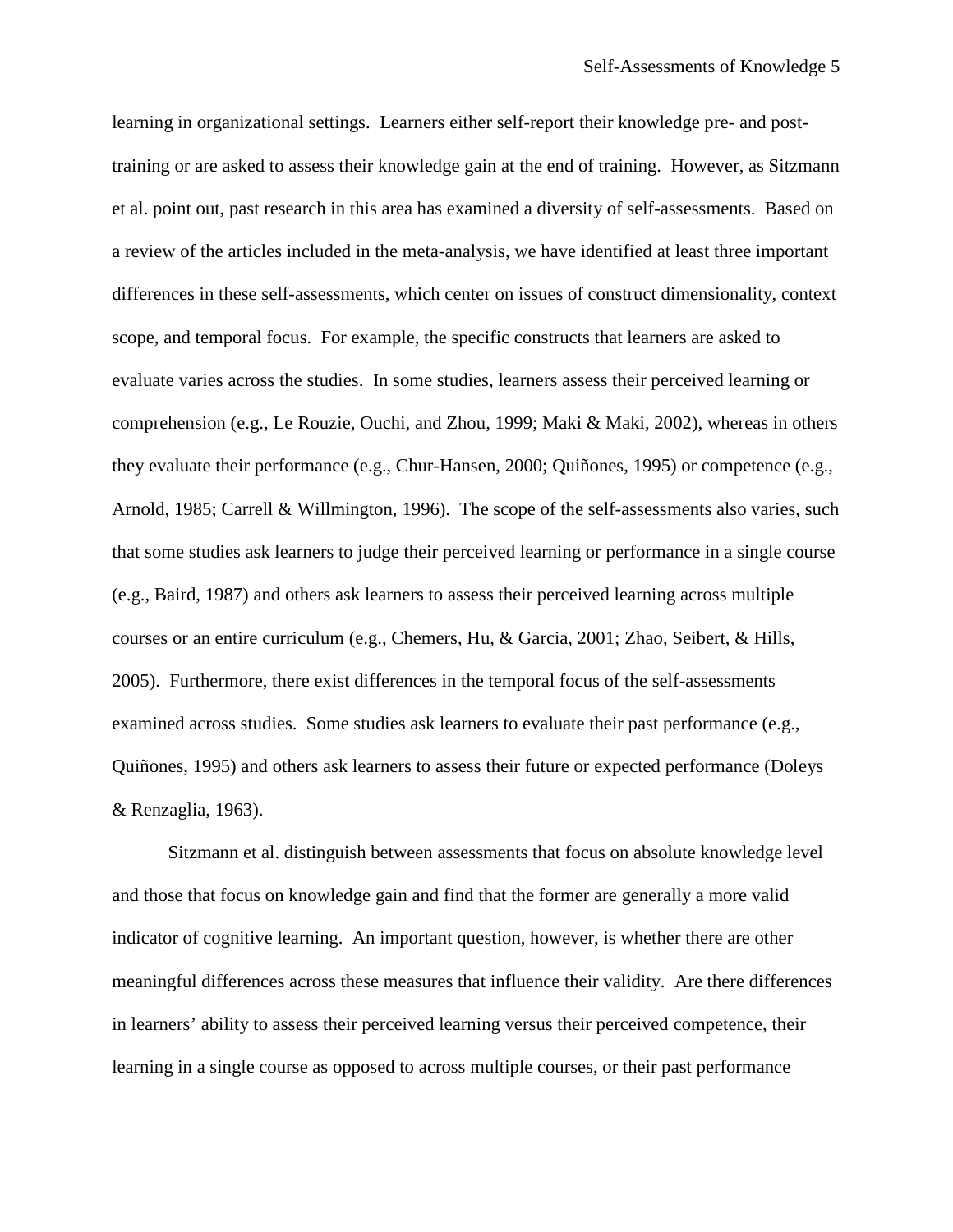relative to their future performance? The issue is not simply the extent to which a given assessment is similar to a corresponding outcome measure, although that is an important consideration. It is also important to consider whether certain types of measures yield more accurate self-assessments of knowledge and thus serve as better predictors of cognitive learning than others. Carpenter, Friar, and Lipe (1993), for instance, examined expectations of academic success among students in introductory accounting courses. In the third week of the course, they asked students to report their expected grade. They found that minority students had lower grade expectations than majority students, but the correlation between expected and actual course grades was significantly stronger for majority students than minority students. Similarly, they found that female students had lower grade expectations than male students, but the two groups did not significantly differ in their actual course grades. Based on these findings, the authors conclude that minority and female students' course performance (a measure of cognitive learning) does not align well with their grade expectations, in part because these expectations are influenced by factors such as the students' past scholastic performance. The question is whether the same pattern of results would have emerged if the self-assessment of knowledge had asked students to rate their perceived learning relative to specific course objectives; a judgment that may be less susceptible to some of the factors thought to influence minority students' grade expectations and may, as a result, represent a more accurate self-assessment of their knowledge and better predictor of their cognitive learning.

In another study, Chemers et al. (2001) examined the effects of academic self-efficacy and optimism on first year college students' academic performance, stress, health, and commitment to remain in school. During the first week of the winter quarter, before receiving a detailed evaluation of their performance, students were asked to self-assess their recent academic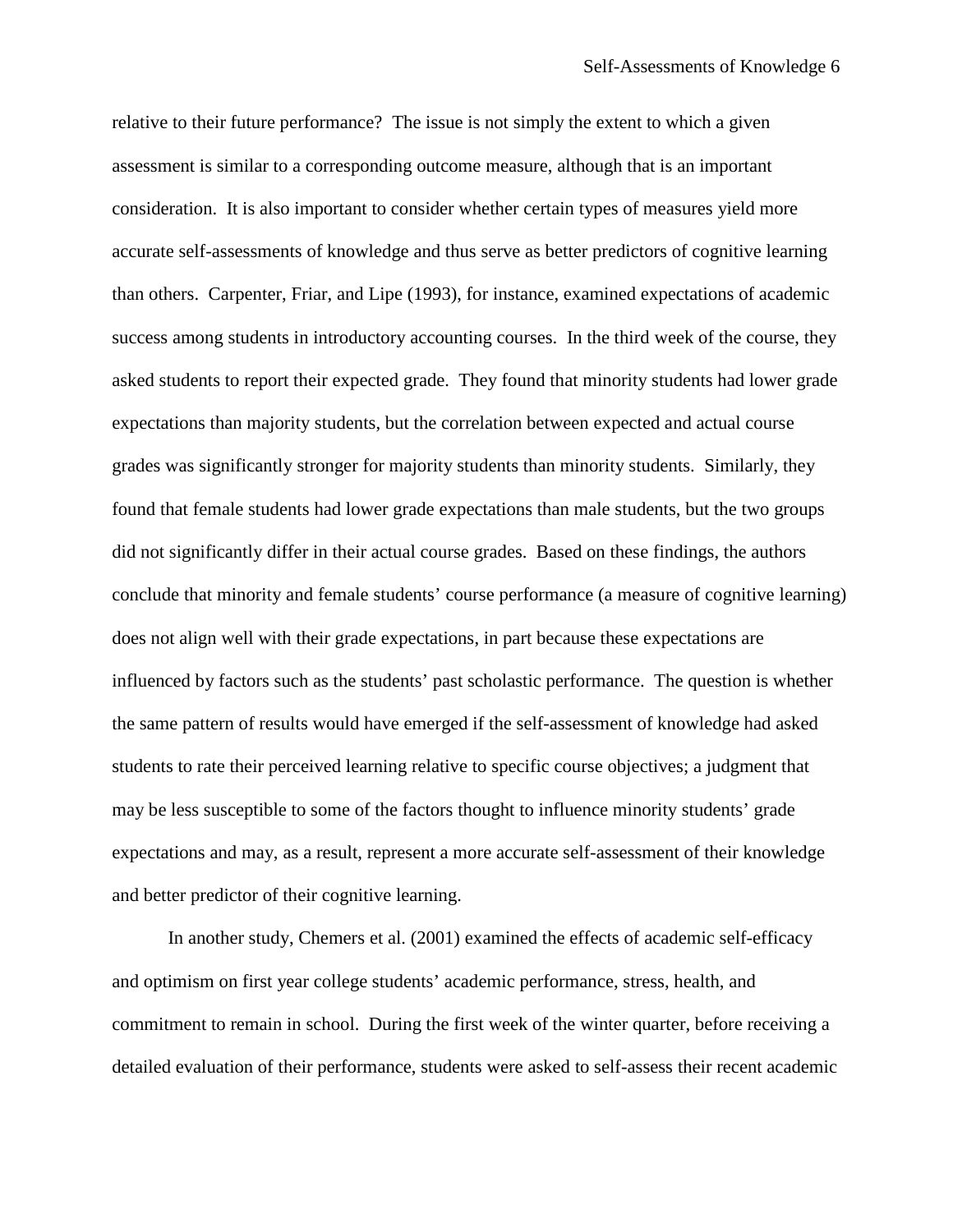performance on a 5-point scale. Compared to studies that have asked students to assess their learning in a single course (Baird, 1987) or lecture (e.g., Chesboro & McCroskey, 2000), the self-assessment examined in the Chemers et al. study is much broader in its focus (overall performance during the first academic quarter). In addition, whereas students in the Carpenter et al. (1993) study described above reported their grade expectations early in the course, students in the Chemers et al. study made a retrospective judgment of their academic performance after their courses had ended. Although there are clear differences in the scope and temporal focus of the self-assessments examined across these studies, the question is the extent to which these differences influence the validity of learners' judgments of their knowledge.

Ultimately, to answer these questions future research is needed that teases apart differences across these various types of self-assessments in terms of their construct dimensionality, context scope, and temporal focus, and examines the extent to which these differences influence the accuracy of learners' self-assessments of knowledge. A good model for the type of research we are suggesting is a study by Radhakrishnan, Arrow, and Sniezek (1996), in which the authors examined the extent to which the accuracy of students' self-evaluations of their exam performance varied as a function of the temporal context (pre-performance vs. postperformance evaluation) and temporal distance (time between the judgment and performance). Unfortunately, most studies in this area have focused on a single type of self-assessment, which controls away the very differences that we argue may influence the validity of these measures. Research that examines these three issues may not only help to address the questions raised above but may also have important theoretical and practical implications. Theoretically, this research may help identify the different mechanisms that explain why individuals struggle to accurately self-assess their knowledge. For example, students' self-concept or optimism may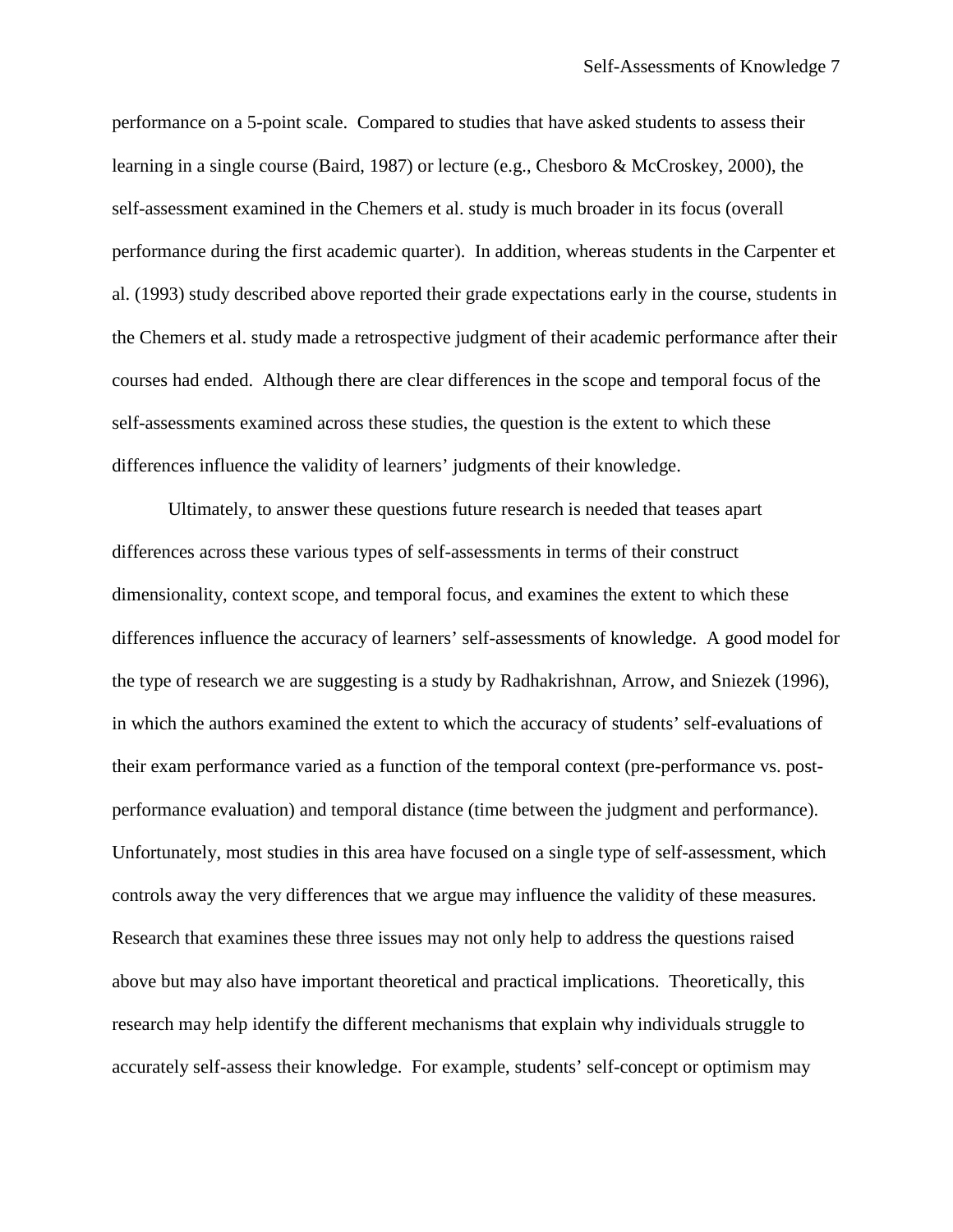skew their academic expectations (Carpenter et al., 1993; Chemers et al., 2001), whereas a lack of meta-cognitive skills may bias their perceived competence (Kruger & Dunning, 1999). At a more fundamental level, this research may help to resolve the varying conceptual definitions that exist within the self-assessment literature, none of which makes explicit the three factors we have discussed. Practically, this research may help training professionals design more valid selfassessments of knowledge or develop interventions aimed at enhancing the accuracy of learners' assessments. Given the current diversity of self-assessments that have been examined and lingering questions concerning their differential validity, it is difficult to provide practitioners with firm recommendations around how, if at all, they should be using self-assessments of knowledge.

#### *Further Clarifying the Role of the Context*

In addition to examining the accuracy of different types of self-assessments, it is important to understand the conditions under which learners' self-assessments are more or less valid. That is, under what conditions are learners able to accurately judge their knowledge? This question has been relatively neglected within the literature, however, as most studies have focused on the more fundamental question of whether or not learners' self-assessments are accurate (Radhakrishnan et al., 1996). Yet, contextual differences across these studies, which are rarely examined and often not clearly articulated, may help to explain and resolve the variability in prior research findings. In addition, a better understanding of these conditions has important theoretical implications given the important role of self-evaluations in the process of selfregulation. From a practical perspective, training practitioners need guidance on whether there are situations where self-assessments can be used with reasonable confidence to evaluate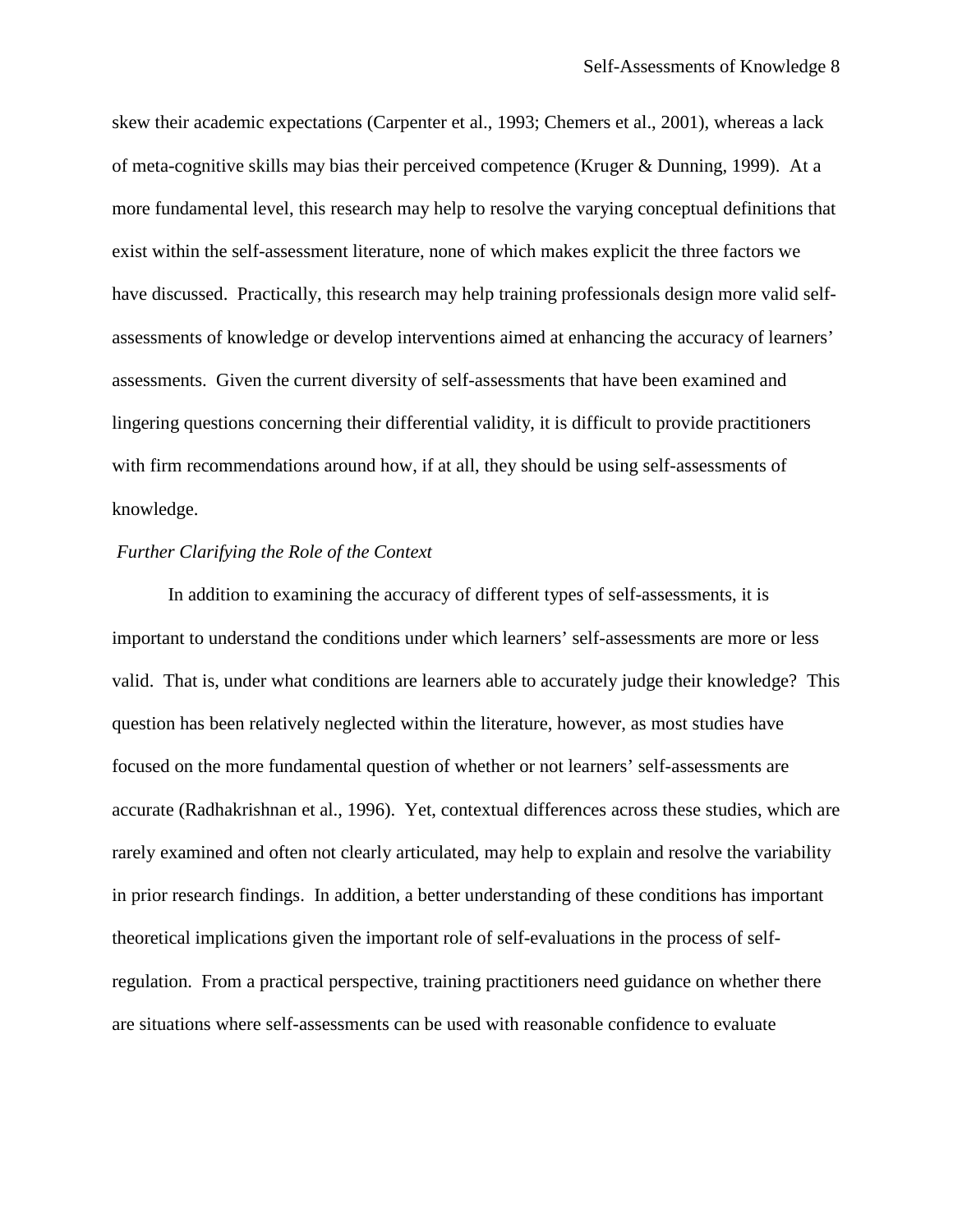trainees' learning and they need access to tools and strategies that can be used to enhance the accuracy of learners' self-evaluations.

The study by Sitzmann et al. provides valuable insight into the role of the context in shaping the relationship between self-assessments of knowledge and measures of cognitive learning. For example, they find that this relationship is stronger in courses that provide external feedback, in classroom instruction and blended learning than in web-based instruction, and when learners practiced self-assessing their knowledge and received feedback on their accuracy. These findings provide evidence that the context matters, and suggest that future research needs further delineate the conditions that influence the accuracy of learners' self-assessments. For example, research should examine the effects of different types of feedback (e.g., descriptive, normative, velocity) as well as the timing and frequency of feedback on the accuracy of learners' self-assessments (Kozlowski et al., 2001). Also, research is needed to understand why learners' self-assessments tend to be less accurate in web-based instruction and to identify instructional features (e.g., interactivity, immersion) that can be delivered through technology to enhance these self-evaluations (Kozlowski & Bell, 2007).

Although Sitzmann et al. highlight a set of conditions that significantly enhance the accuracy of learners' self-assessments, their results also suggest that there is an opportunity to further strengthen the self-assessment-cognitive learning relationship. Specifically, the highest correlation reported between self-assessments and cognitive learning in their meta-analysis was .55, which was under an ideal set of conditions, and the moderators they examined did not fully account for the variability in the self-assessment-cognitive learning relationship. These findings suggest that future research not only needs to examine other contextual factors but also should explore specific instructional supports that can be used to further enhance the accuracy of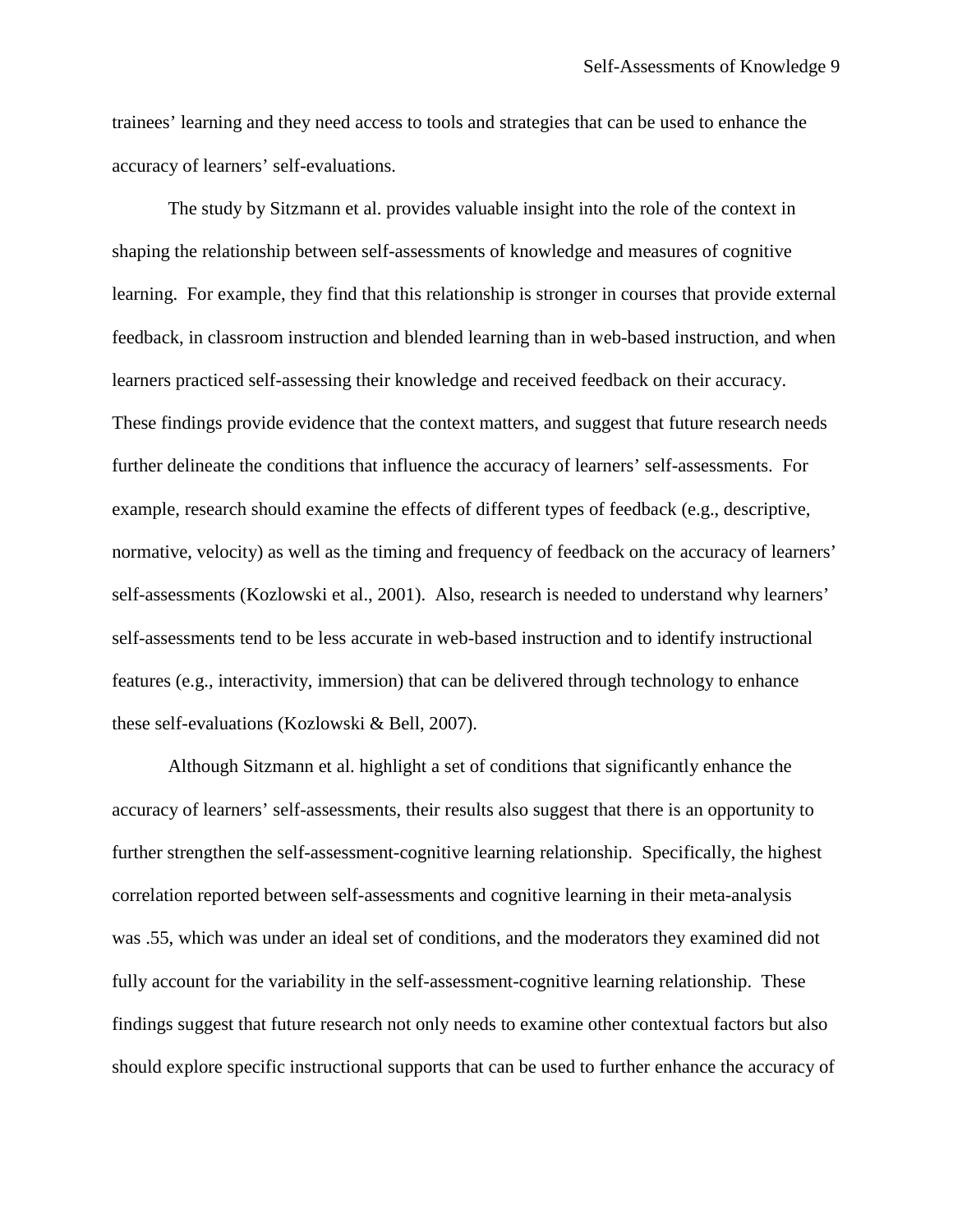learners' self-assessments. For example, adaptive guidance is designed to help trainees interpret their feedback and calibrate their progress toward task mastery, which should enhance the accuracy of learners' self-evaluations (Bell & Kozlowski, 2002). Also, recent research suggests that prompting trainees to regularly reflect on their learning and comprehension may be an effective strategy for enhancing the accuracy of learners' self-evaluations (Schmidt & Ford, 2003). As training increasingly moves out of the classroom and into technology and the workplace, trainees are being given greater control over their learning. Yet, research has found that learners often do not make good use of this control – they have difficulty assessing their learning, make poor learning decisions, and withdraw from training prematurely (Brown, 2001). Thus, strategies that support learners' self-evaluation activities may not only strengthen the selfassessment-cognitive learning relationship but also help trainees make better learning choices in learner-controlled environments.

#### *Graduating from College*

A final issue that we believe warrants attention in the literature on self-assessments involves the need to extend this research to applied settings. The vast majority of the studies included in Sitzmann et al.'s meta-analysis were conducted in college settings, typically in the context of undergraduate courses. Participants in these studies are generally young adults and the courses are overwhelmingly classroom-based (rather than online) and focused on cognitive, rather than skill-based, content. Although we expect that the core findings of this research will generalize beyond the college classroom, we also believe there are several reasons to study learners' self-assessments in organizational settings.

First, as noted above, organizations are increasingly moving from classroom-based training to more online and on-the-job training. In these environments, trainees are not only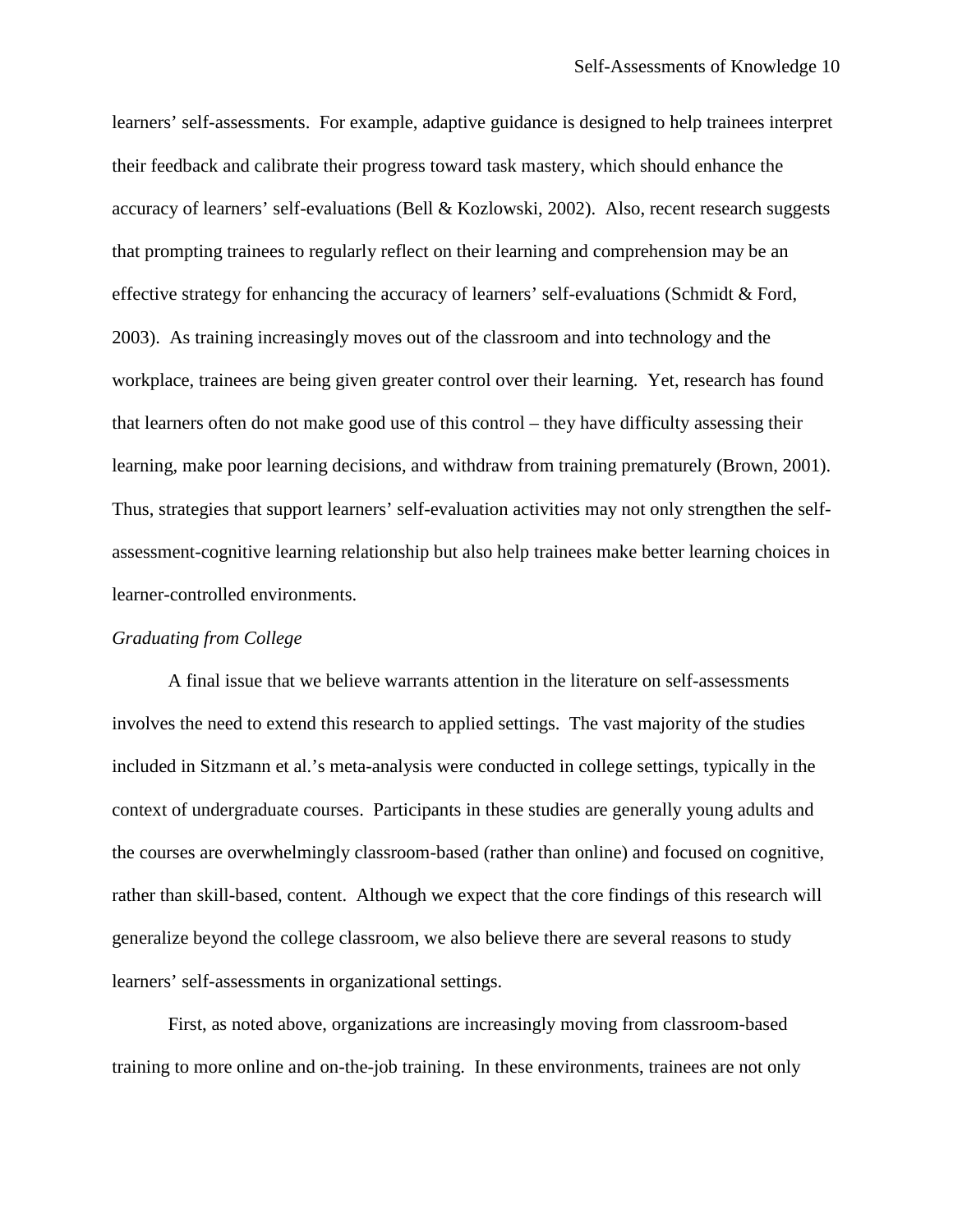given greater control over their learning but they also may not have access to the instructional supports (e.g., external feedback) commonly found in classroom settings. Thus, it is important for future research in this area to focus more attention on understanding how different features of technology-delivered instruction and experiential training programs enhance or inhibit the accuracy of learners' self-assessments. Second, much of the training that is conducted in organizations is focused on building skills in areas such as sales, management, and customer service. In fact, the recent economic downturn has led many organizations to focus their training efforts on improving skills that are highly specific to learners' jobs and can immediately be put into practice ("Gauges & Drivers", 2008). Given that Sitzmann et al. find that course content moderates the relationship between self-assessments and cognitive learning, it will be important for future research to focus more attention on studying learners' self-assessments in more applied, skill-based training programs. Finally, recent research suggests that age-related changes in adult development may have important implications for individuals' work behavior and job performance (Kanfer & Ackerman, 2004). For example, individuals experience a decline in fluid intellectual abilities (e.g., working memory, attention) as they age. Training places significant demands on these abilities, which means that older workers may find it more difficult than younger workers to learn new skills. In addition, individuals tend to be sensitive to changes in their abilities with increasing age and typically seek to protect their self-concept. For example, older workers may avoid certain types of career development activities. We believe future research should explore the extent to which these age-related changes influence the accuracy of learners' self-assessment of knowledge. For example, older trainees may find it more difficult to devote the attentional resources necessary to monitor their learning and may also manipulate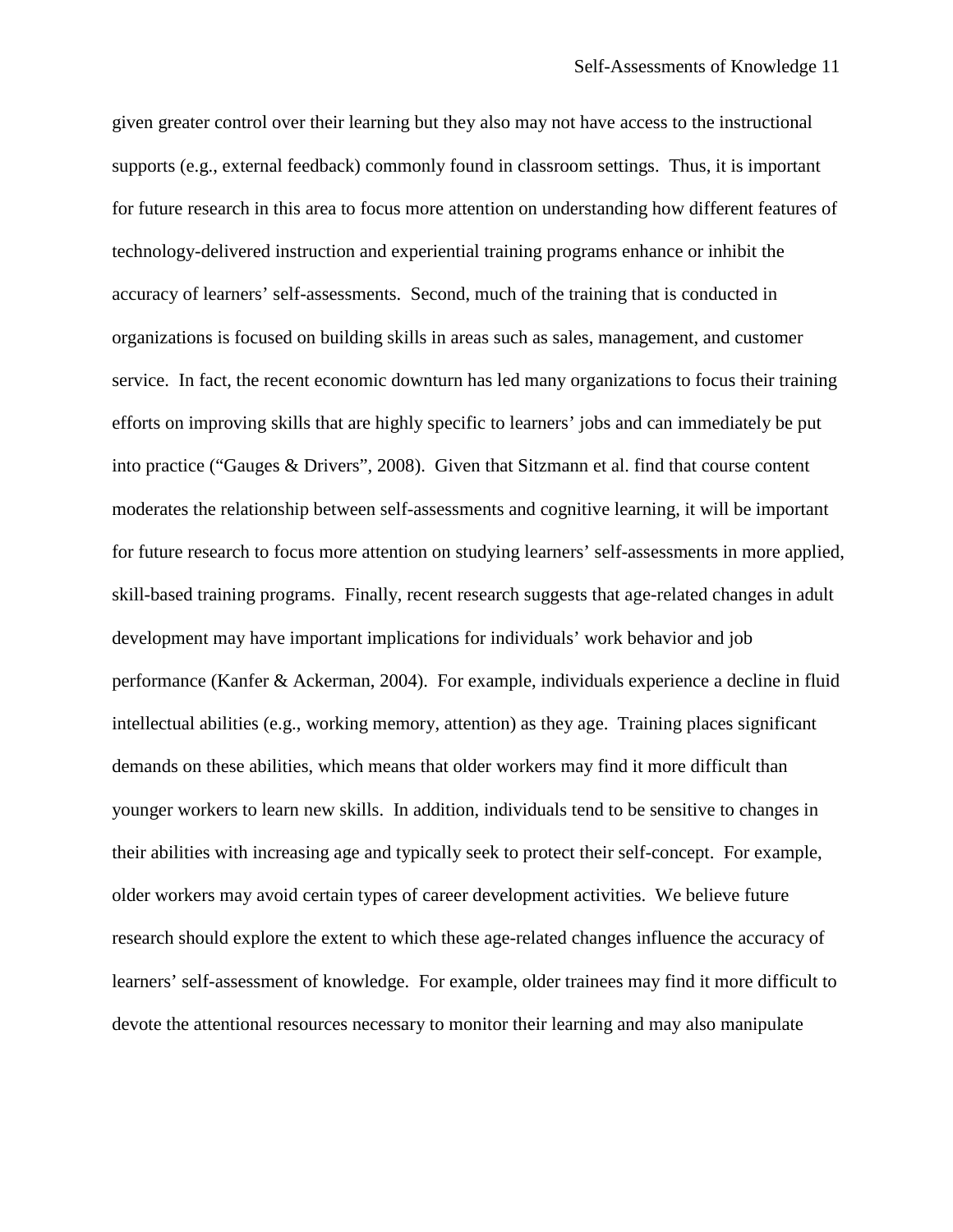their self-assessments, or avoid self-assessing their knowledge, in an effort to protect their selfconcept.

We also believe there is value in conducting basic descriptive research designed to better understand the use of self-assessments in applied settings. Although Sitzmann et al. examine how the use and interpretation of self-assessments has changed over the past three decades, their analysis is limited by the fact that most studies have been conducted by researchers in university settings, not practitioners in applied settings. There are reasons to expect that the evaluation practices of these two groups may differ. For example, one of the most commonly cited obstacles to evaluation in organizational settings is the fact that many practitioners lack training in evaluation methods (Kraiger, 2002). The result is that practitioners may be more likely to rely on subjective assessments of learning than researchers, who typically have at least some training in areas such as evaluation design and test construction. Descriptive research that focuses on learning evaluation practices in applied settings will provide a better understanding of the science-practice gap in this area.

### *Conclusion*

In closing, we believe the study by Sitzmann and colleagues makes a valuable contribution to our understanding of self-assessments of knowledge. It begins to resolve the discrepant findings of past research and provides some clarity around the practical implications of using self-assessments to measure trainees' cognitive learning. Perhaps more importantly, by reviewing and integrating this diverse body of work, their study reveals several gaps in our understanding of self-assessments and highlights fruitful avenues for future research in this area. We believe that future research that focuses on teasing apart different types of self-assessments, understanding the conditions under which these assessments are more and less valid, and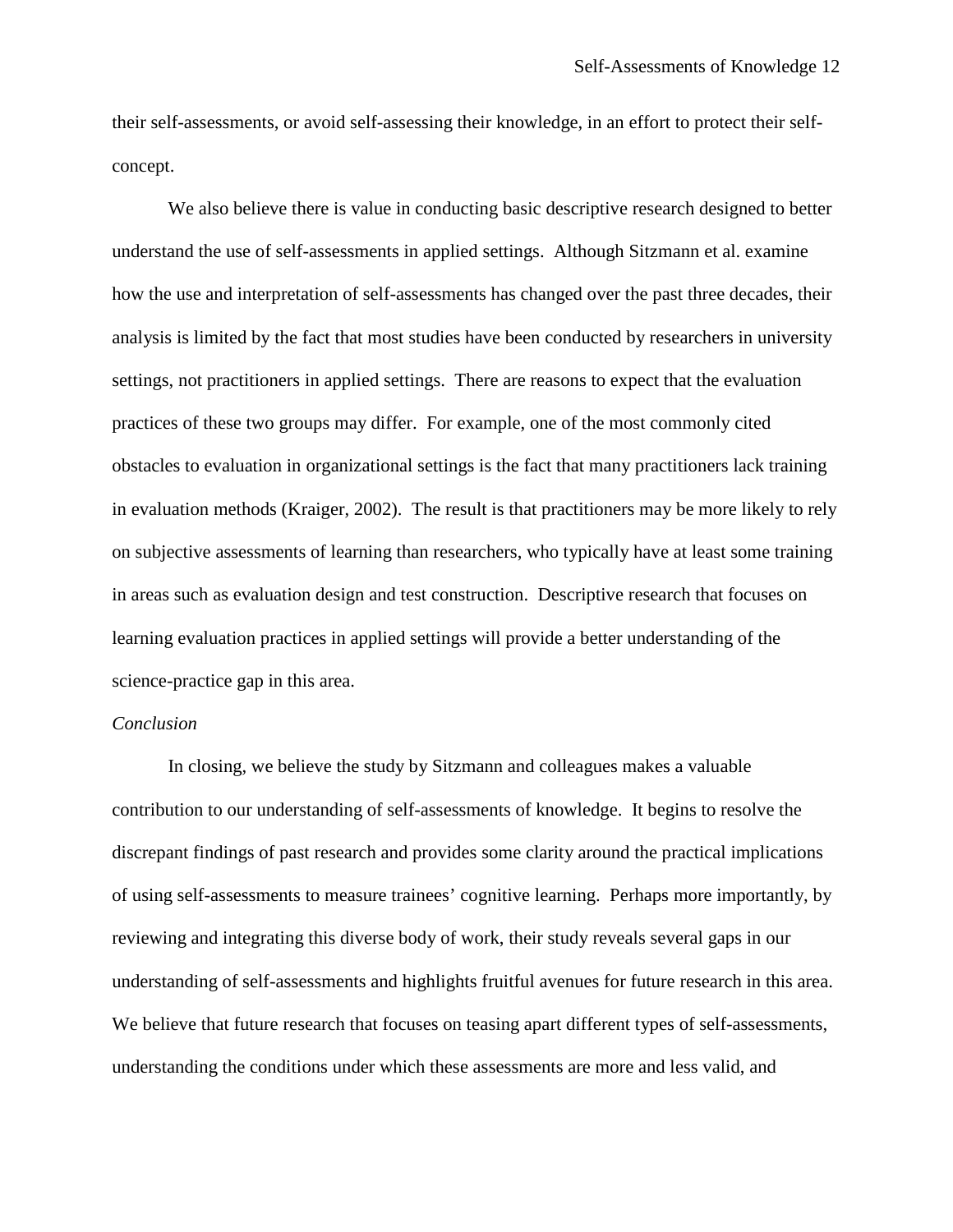examines these questions in not only university settings but also work contexts can help address these gaps and advance our understanding of learners' self-assessments. Our hope is that the end result will be greater alignment of science and practice in the area of learning evaluation.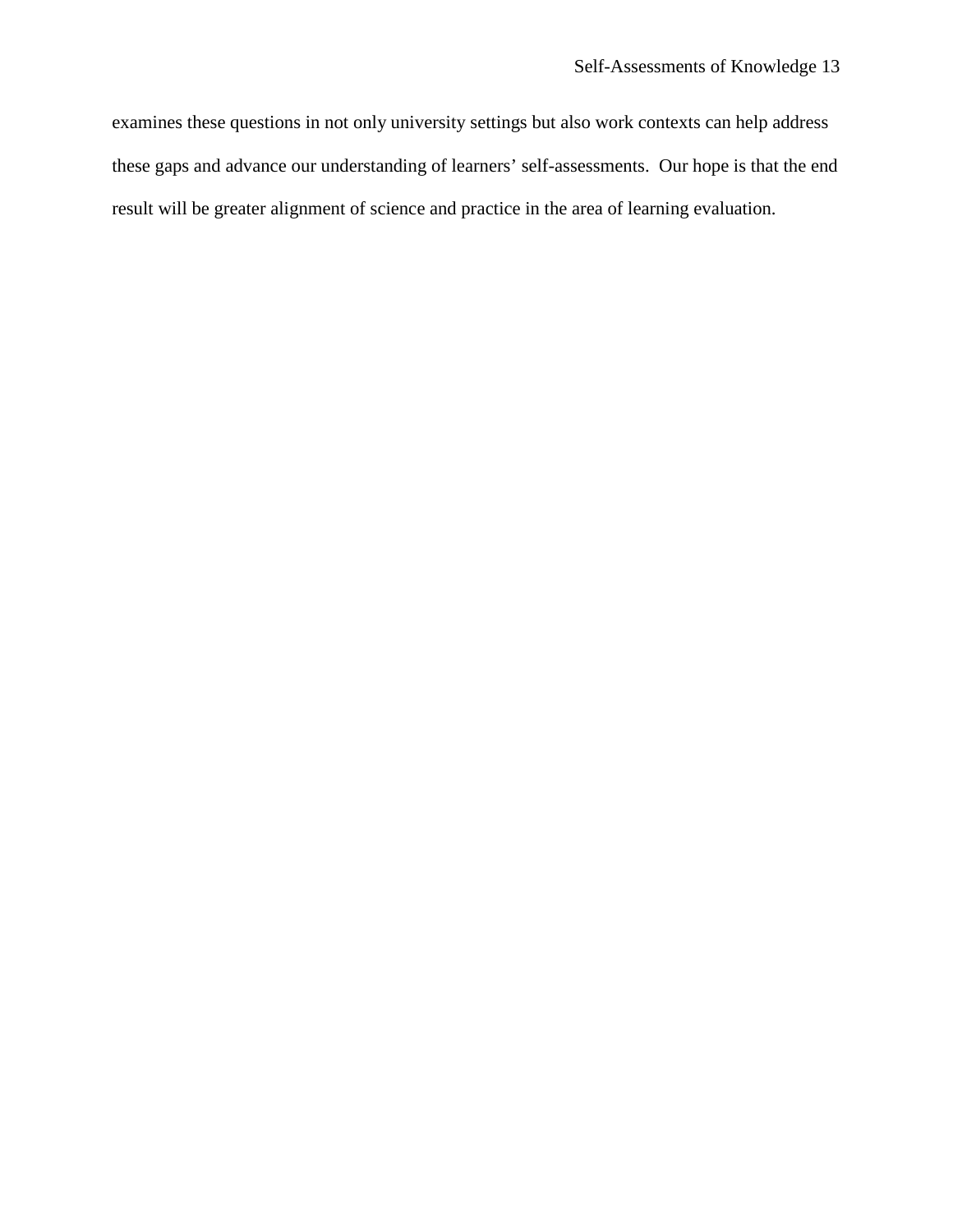#### References

- Arnold, H. J. (1985). Task performance, perceived competence, and attributed causes of performance as determinants of intrinsic motivation. *Academy of Management Journal, 28,* 876-888.
- Baird, J. S. (1987). Perceived learning in relation to student evaluation of university instruction. *Journal of Educational Psychology, 79,* 90-91.
- Bell, B. S., & Kozlowski, S. W. J. (2002). Adaptive guidance: Enhancing self-regulation, knowledge, and performance in technology-based training. *Personnel Psychology, 55,* 267-306.
- Brown, K. G. (2001). Using computers to deliver training: Which employees learn and why? *Personnel Psychology, 54,* 271-296.
- Carpenter, V. L., Friar, S., & Lipe, M. (1993). Evidence on the performance of accounting students: Race, gender and expectations. *Issues in Accounting Education, 8,* 1-17.
- Carrell, L. J., & Willmington, S. C. (1996). A comparison of self-report and performance data in assessing speaking and listening competence. *Communication Reports, 9,* 185-191.
- Chemers, M. M., Hu, L., & Garcia, B. F. (2001). Academic self-efficacy and first-year college student performance and adjustment. *Journal of Educational Psychology, 93,* 55-64.
- Chesebro, J. L., & McCroskey, J. C. (2000). The relationship between students' reports of learning and their actual recall of lecture material: A validity test. *Communication Education, 49,* 297-301.
- Chur-Hansen, A. (2000). Medical students' essay-writing skills: Criteria-based self- and tutor evaluation and the role of language background. *Medical Education, 34,* 194-198.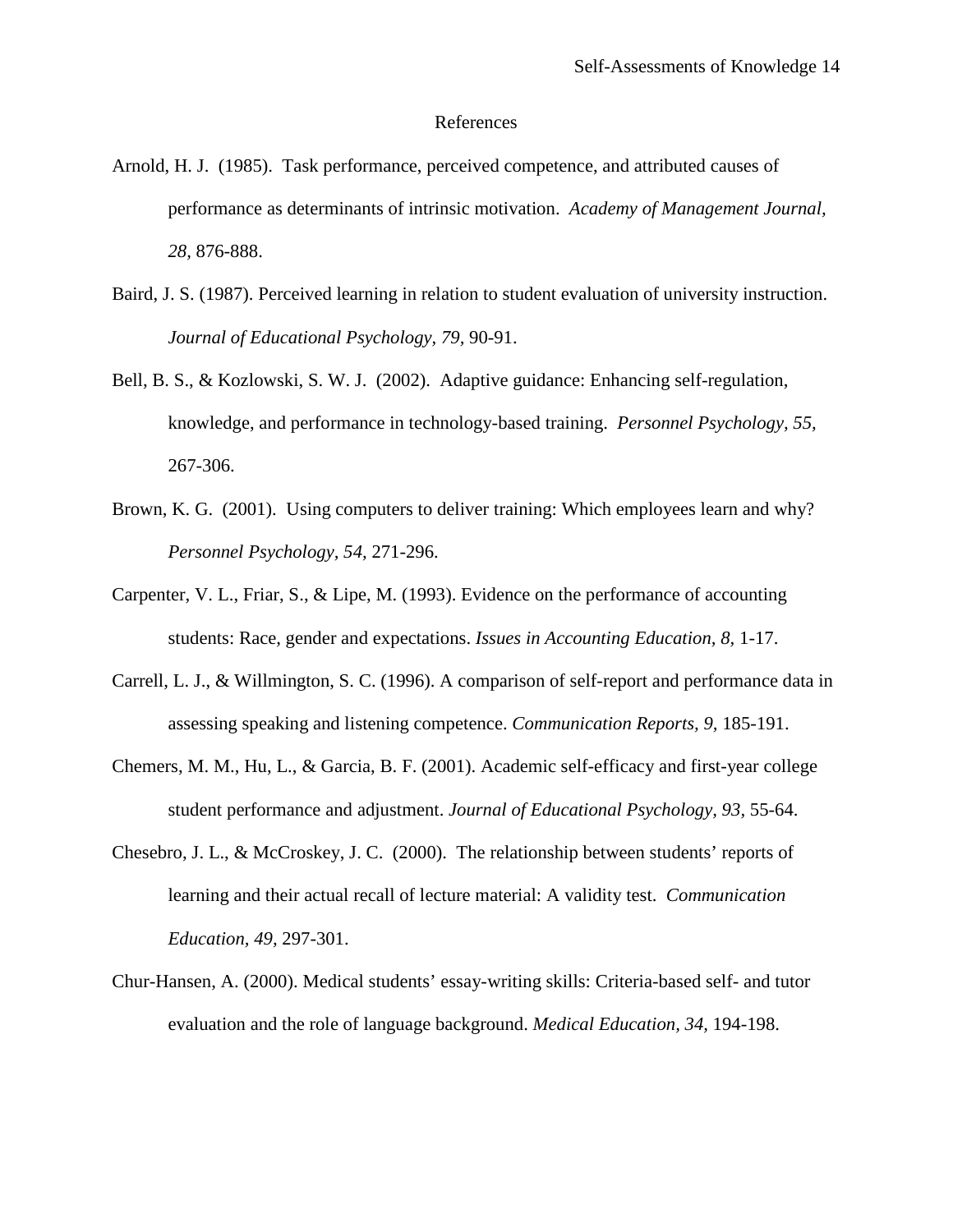Doleys, E. J., & Renzaglia, G. A. (1963). Accuracy of student prediction of college grades. *Personnel and Guidance Journal, 41,* 528-530.

Gauges & drivers. (2008, November/December). *Training Magazine, 45 (9),* 16-34.

- Kanfer, R., & Ackerman, P. L. (2004). Aging, adult development, and work motivation. *Academy of Management Review, 29,* 440-458.
- Kozlowski, S. W. J., & Bell, B. S. (2007). A theory-based approach for the designing distributed learning systems. In S. M. Fiore & E. Salas (Eds.), *Where is the learning in*  distance learning? Toward a science of distributed learning and training (pp. 15-39). Washington, DC: APA Books.
- Kozlowski, S. W. J., Toney, R. J., Mullins, M. E., Weissbein, D. A., Brown, K. G., & Bell, B. S. (2001). Developing adaptability: A theory for the design of integrated-embedded training systems. In E. Salas (Ed.), *Advances in human performance and cognitive engineering research* (Vol. 1, pp. 59-123). Amsterdam: JAI/Elsevier Science.
- Kraiger, K. (2002). Decision-based evaluation. In K. Kraiger (Ed.), *Creating, implementing, and managing effective training and development: State-of-the-art lessons for practice.*  San Francisco, CA: Jossey-Bass.
- Kruger, J., & Dunning, D. (1999). Unskilled and unaware of it: How difficulties in recognizing one's own incompetence lead to inflated self-assessments. *Journal of Personality and Social Psychology, 77,* 1121-1134.
- Le Rouzie, V., Ouchi, F., & Zhou, C. (1999, November). *Measuring "What People Learned" versus "What People Say They Learned": Does the Difference Matter? Paper presented* atthe annual meeting of the American Evaluation Association, Orlando, FL.